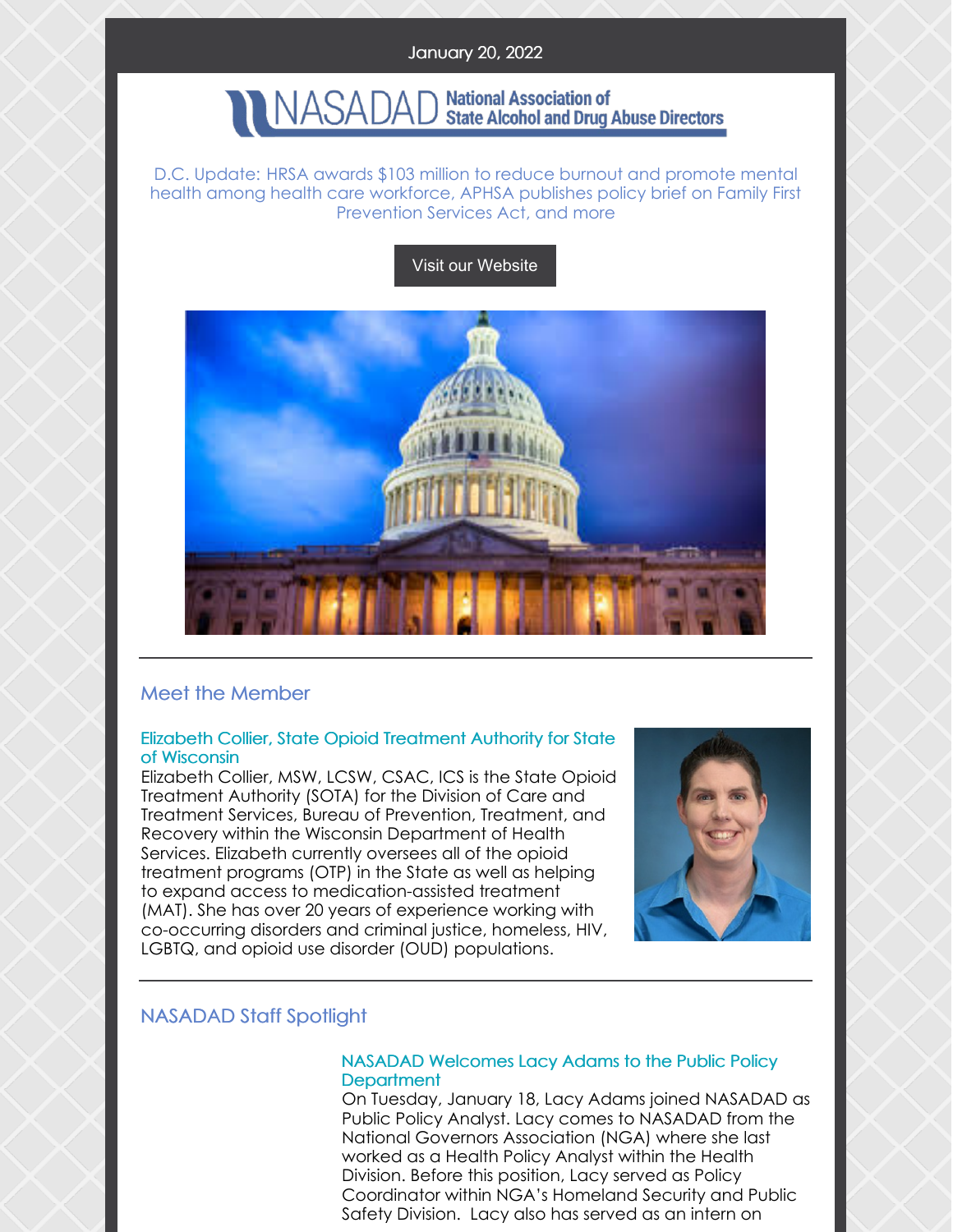

Capitol Hill. In particular, she worked as an intern with the Senate Health, Education, Labor, and Pensions (HELP) Committee. In addition, Lacy worked as an intern in a district office of a Member of the House of Representatives in the State of Indiana. Lacy is a masters of public health candidate at the University of Michigan. She is a graduate of Indiana University where she received her bachelor's degree in healthcare management and policy.

# Around the Agencies

#### HRSA awards \$103 million to reduce burnout and promote mental health among health care workforce



The Department of Health and Human Services (HHS), through the Health Resources and Services

Administration (HRSA), recently [announced](https://www.hhs.gov/about/news/2022/01/20/biden-harris-administration-awards-103-million-american-rescue-plan-funds-reduce-burnout-promote-mental-health-wellness-among-health-care-workforce.html) \$103 million in American Rescue Plan (ARP) funding to improve the retention and address the needs of health care workers to reduce burnout and promote mental health. As described in a press release from HHS, the awards will fund evidence-informed programs, practices and training, with a specific focus on providers in underserved and rural communities. HRSA has granted 45 awards through the following programs: Promoting Resilience and Mental Health Among Health Professional Workforce, Health and Public Safety Workforce Resiliency Training Program, and the Health and Public Safety Workforce Resiliency Technical Assistance Center. For a list of award recipients, click [here](https://bhw.hrsa.gov/funding/health-workforce-resiliency-awards).

## HRSA announces \$13 million for Rural Communities Opioid Response Program

The Department of Health and Human Services (HHS), through the Health Resources and Services Administration (HRSA), recently [announced](https://www.hhs.gov/about/news/2022/01/18/hhs-announces-availability-13-million-increase-behavioral-health-care-access-rural-communities.html) the availability of \$13 million in funding through the Rural Communities Opioid Response Program (RCORP). As described in the funding opportunity announcement (FOA), RCORP is aimed at reducing the morbidity and mortality of substance use disorders (SUD), including opioid use disorder (OUD) in high-risk rural communities. Eligible applicants include State governments, federally recognized tribes, tribal organizations, and community- and faith-based organizations among others. HRSA anticipates a total of 26 awards to grantees and applications are due April 19, 2022. Click [here](https://www.grants.gov/web/grants/search-grants.html?keywords=HRSA-22-061) for additional information.

## Research Roundup

## JCOIN and NIDA publish study on association between buprenorphine and reduction in recidivism

A study conducted by the Justice Community Opioid Innovation Network (JCOIN), with funding from the National Institute on Drug Abuse (NIDA), [found](https://www.nih.gov/news-events/news-releases/offering-buprenorphine-medication-people-opioid-use-disorder-jail-may-reduce-rearrest-reconviction) that individuals with opioid use disorder who were incarcerated and received buprenorphine were less likely to face rearrest and reconviction after release. The study was conducted in two rural Massachusetts jails and researchers found a 32% reduction in rates of probation violations, reincarcerations, or court charges when the facility offered buprenorphine compared to when it did not. Dr. Nora Volkow, Director of NIDA, noted that "Studies like this provide much-needed evidence and momentum for jails and prisons to better enable the treatment, education, and support systems that individuals with an opioid use disorder need to help them recover and prevent incarceration." The study was published in the Drug and Alcohol Dependence Journal and can be accessed [here](https://www.sciencedirect.com/science/article/abs/pii/S0376871621007493?via%3Dihub).